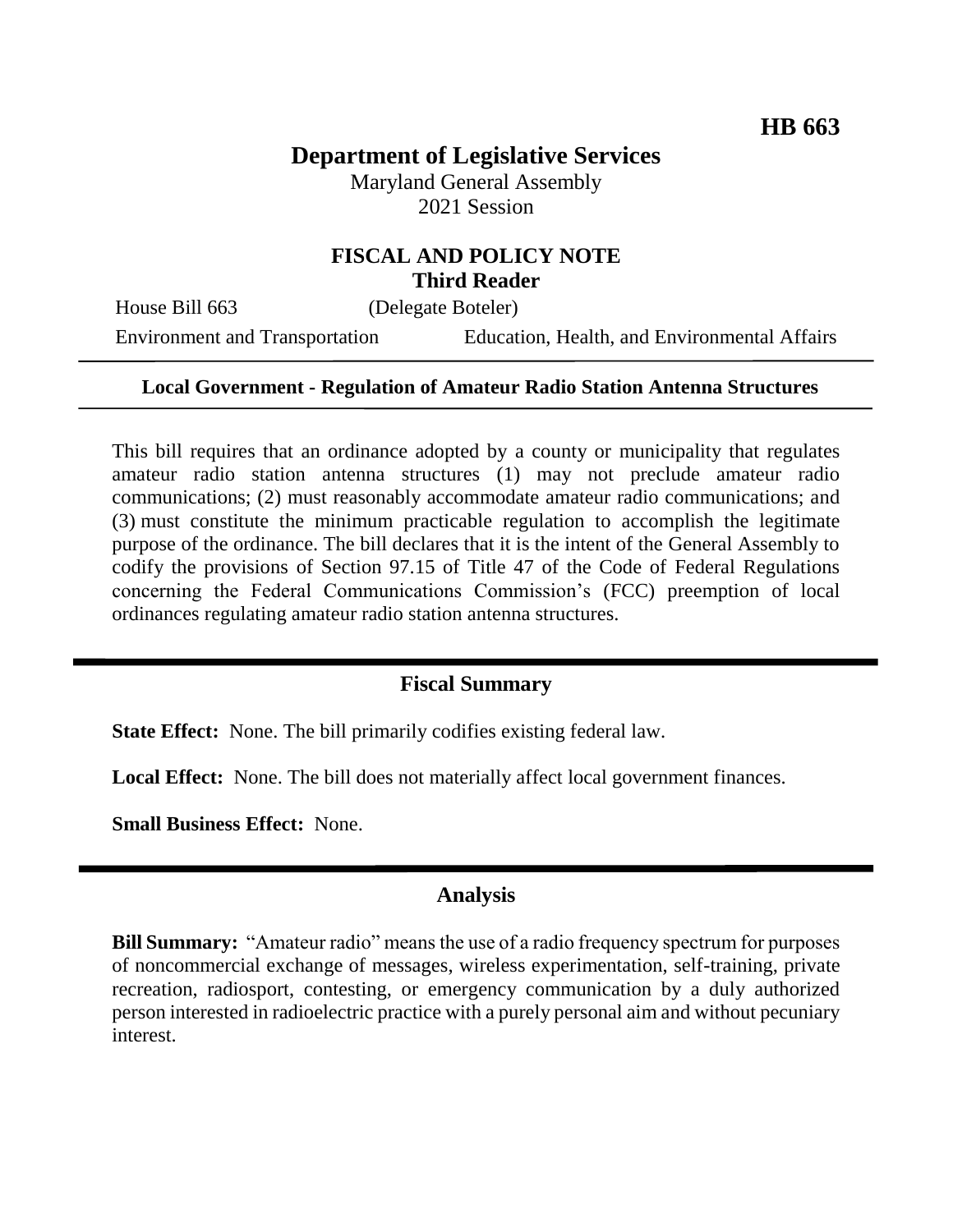**Current Law:** The State does not currently restrict the regulation of amateur radio equipment by a county or municipality.

Under federal law, regulation of radio broadcasting, including the placement of amateur radio equipment, is regulated by the FCC. By regulation (Title 47, Part 97.15), the FCC has prohibited state and local regulations of a radio station antenna structure from precluding amateur service communications. Rather, any state or local regulation must reasonably accommodate these communications and must constitute the minimum practicable regulation in order to accomplish the state or local authority's legitimate purpose in adopting a regulation.

**Additional Comments:** Amateur radio can play a critical role in emergency situations. Amateur radio operators can set up and operate organized communication networks locally for governmental and emergency officials, as well as noncommercial communication for private citizens affected by a disaster. The American Radio Relay League, a national association for amateur radio operators in the United States with over 161,000 members, maintains signed agreements with many disaster services such as the Federal Emergency Management Agency, the American Red Cross, and the National Weather Service. For example, amateur radio service kept New York City agencies in touch with each other after their command center was destroyed during the September 11, 2001 terrorist attacks. Amateur radio operators also provided supporting emergency communications during Hurricane Katrina, the devastating flooding in Colorado in 2013, and more recently during Hurricane Harvey, Hurricane Irma, and the recovery efforts in Puerto Rico.

## **Additional Information**

**Prior Introductions:** HB 1225 passed the House and was referred to the Senate Education, Health, and Environmental Affairs Committee, but no further action was taken. HB 1177 of 2019 was assigned to the House Environment and Transportation Committee but was withdrawn prior to receiving a hearing.

#### **Designated Cross File:** None.

**Information Source(s):** Anne Arundel, Baltimore, Charles, Frederick, and Montgomery counties; City of Havre de Grace; Maryland Municipal League; Town of Rising Sun; Department of Legislative Services